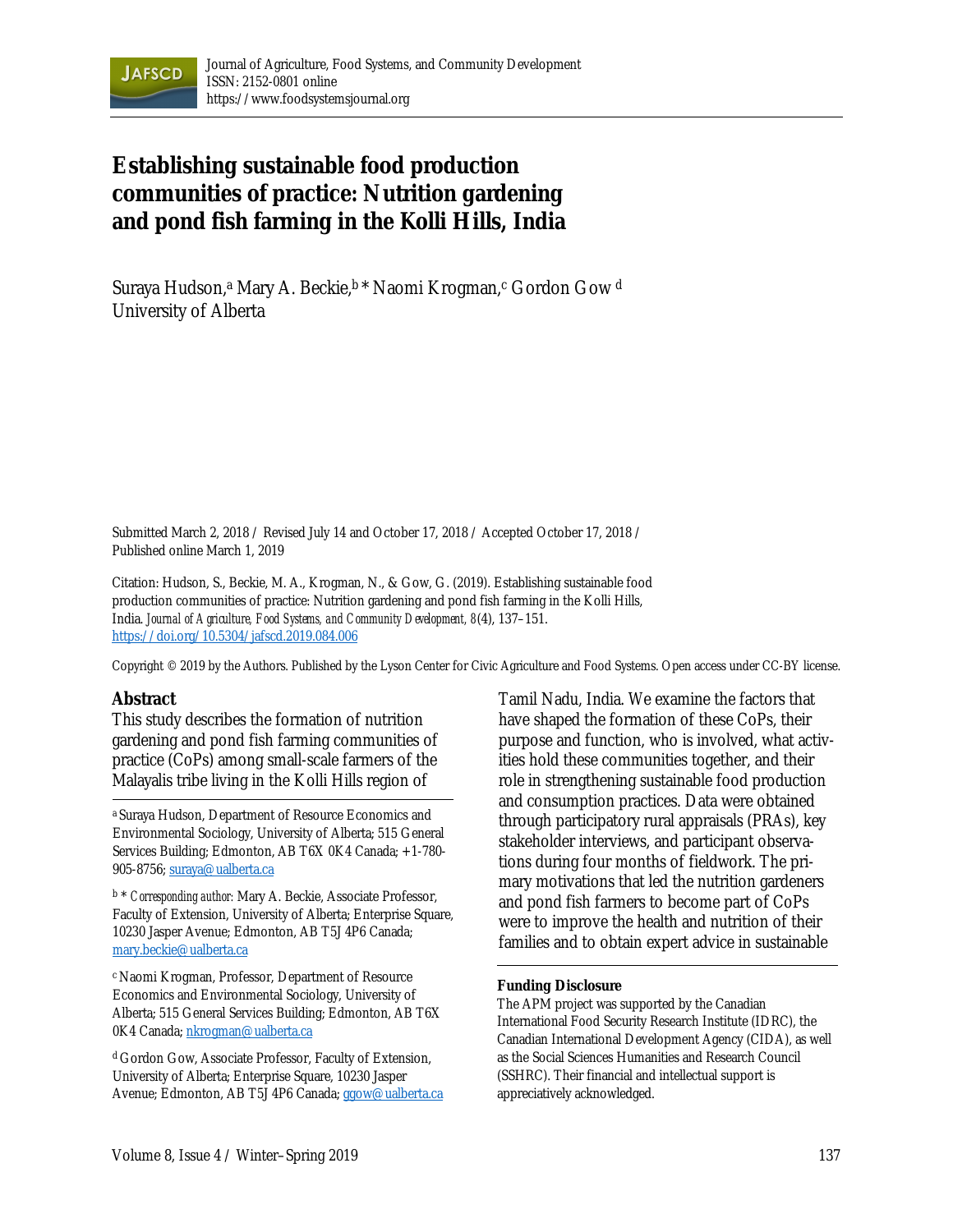food production practices. Both CoPs are in the early stages of development and differ not only in the types of food they produce and the skills and tools needed for their success, but also in their structure; nutrition gardening takes place at the individual and/or household level, whereas pond fish farming operates at the group and/or community level. The ways in which members experience being in a community also differs. Nutrition gardeners rely on open-ended conversations and community creation through relationship building; in contrast, fish farmers find that group meetings and maintaining transparent record-keeping are most important. Sustainability of these practices and the CoPs depended on factors internal to the communities (e.g., leadership, knowledge mobilization) as well as external factors (e.g., rainfall and market potential).

# **Keywords**

Sustainable Food Production, Communities of Practice, Nutrition Gardening, Fish Farming, Participatory Rural Appraisal, Kolli Hills, India

# **Introduction**

There is growing evidence that continued emphasis on agricultural industrialization, concentration of capital and resources, and globalized trade of a limited number of agricultural commodities is generating socio-economic disparities and ecological impacts that threaten global food security (Clapp, 2017; Foley et al., 2011; Garnett et al., 2013; Godfray, 2010; Thrupp, 2000). In India, where the negative impacts associated with these agricultural trends are compounded by climate change stressors (such as severe drought and intense flooding), food insecurity is especially high among poor and marginalized small-scale farmers (Shiva, 2016a; Singh, 2000). In 2009, a six-year interdisciplinary research program entitled "Alleviating Poverty and Malnutrition in Agrobiodiversity Hotspots" (APM) was initiated in three regions of rural India to improve food security among small-scale farmers through improved access to information and knowledge exchange about sustainable food production. This research was developed through collaboration between the University of Alberta's Faculty of Agriculture, Life and Environmental Sciences and

the M.S. Swaminathan Research Foundation (MSSRF), which is based in Chennai, India (Raghu et al., 2013).

 As part of the APM program, we examined CoPs that formed around two food production practices—nutrition gardening and pond fish farming—established through the APM project among small-scale farmers of the Malayalis tribe in the Kolli Hills region of Tamil Nadu. The introduction of each of these practices offered the opportunity for farmers to address nutrition deficiencies, save money by making fewer market purchases, and make money by selling excess produce. These practices were selected because they build upon traditional practices of forest gardening and river fishing and are low-technology interventions that could be continued by local villagers once the program ended. Consistent with MSSRF's mandate, a participatory, communitybased approach was used in the introduction and development of these practices.

 In this study, we investigate how the Malayali farmers learn from others and adopt new agricultural practices that can improve their food security. Although there are obvious environmental, political, and social constraints in raising awareness about and adoption of sustainable farming practices, we suggest that it may also include the current systems of knowledge mobilization among research centers, agricultural extension, and the farmers themselves. Improved knowledge-sharing among these parties may improve farmers' ability to assume more control over what they produce, reduce environmental externalities and the cost of production, enhance environmental quality through the promotion of practices that capture the regenerative processes of growing food, and increase access to nutritious food for families and communities. Greater understanding about CoPs that form to advance sustainable agriculture and improved nutrition can inform other efforts to work with small farmers as a community of farmers who routinely learn from each other and often from outsiders as well.

 We begin with a brief description of the study site, followed by an overview of the literature pertaining to sustainable agriculture and communities of practice to provide a theoretical framing of this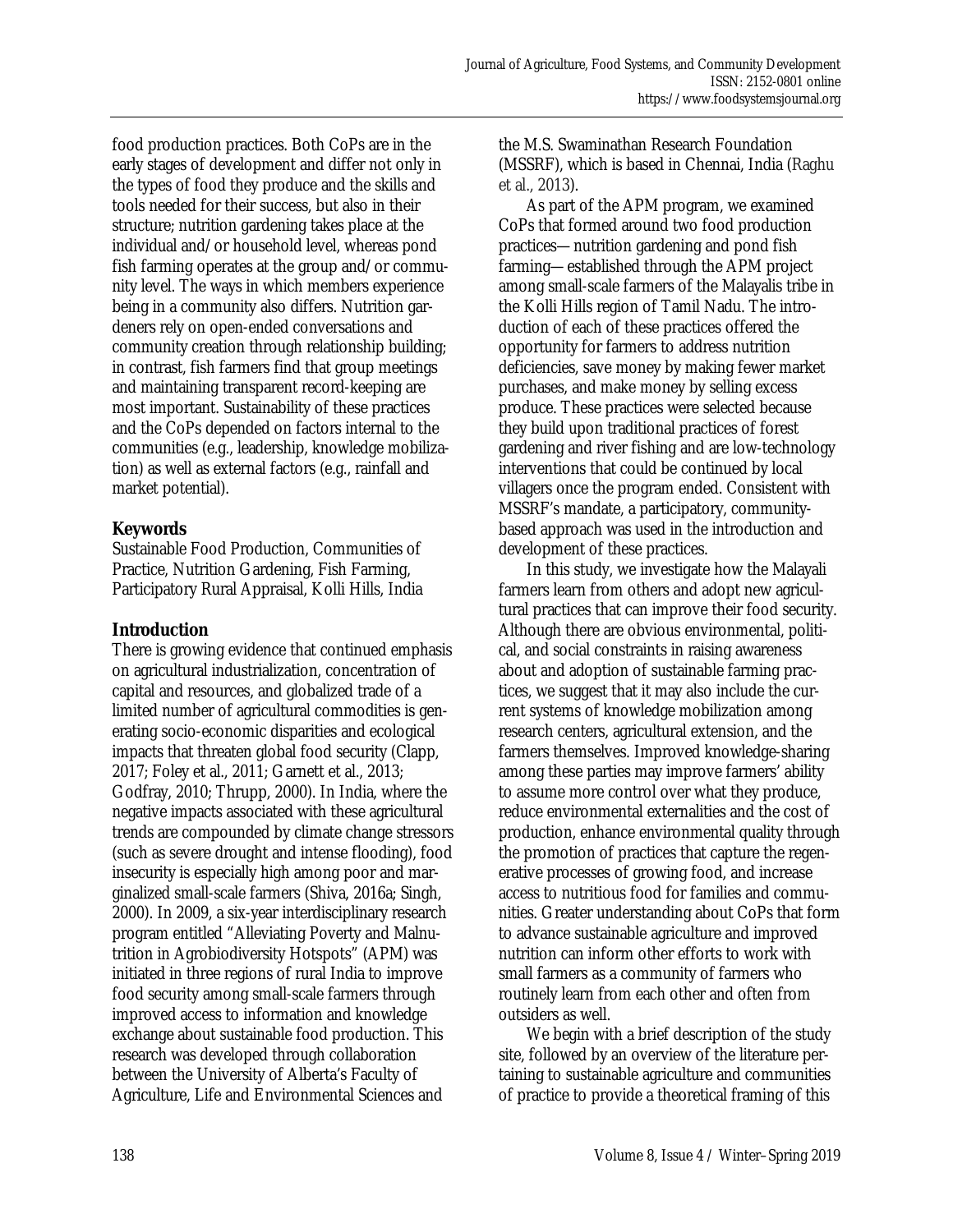study. This is followed by a description of the data collection methods. We then discuss the findings in relation to the development and maintenance of nutrition gardening and pond fish farming communities of practice. The conclusion provides summative remarks about the role of these communities of practice in fostering individual and collective learning about sustainable food production.

## *Context*

The Kolli Hills are in the Western Ghats mountain range in the Namakkal District of the southwestern

#### Figure 1. Map Showing the Location of the Kolli Hills



Source: Sekar, Murugan, Pandikumar, Al-Sohaibani, & Ignacimuthu, 2016, p. 110.

 $\overline{a}$ 

Indian province of Tamil Nadu (Figure 1). The study area lies between 11° 10' 54" and 1° 30' 00" N latitude and 78° 15' 00" and 78° 30' 00" E longitude. This hilly region ranges from 180 m (591') in the foothills, up to 1415 m (4,642 ft) at the plateau. Rainfall in this area is approximately 1300 mm (51") per year, most of which falls in the rainy months between May and December (Francis Xavier, Freeda Rose, & Dhivyaa, 2011).

 Agriculture is the mainstay of the Kolli Hills, where 51% of the total area is under agriculture and the remainder is a protected reserve forest (Kumar-Range, 2001), but soil fertility and agricultural production output are relatively low (Raghu et al., 2013). Traditionally, there was a variety of locally produced foods such as rice, minor millet, bananas, jackfruit, tamarind, citrus, coffee, spices, and medicinal and aromatic plants, some of which were gathered through practices of forest gardening, as well as fish from river fishing (Raghu et al., 2013). In recent decades, malnutrition has been high in the region, with little to no household consumption of fruits and vegetables, and low protein intake. The introduction of cash crops, predominantly cassava, increasingly has displaced the production of nutritious varieties of small millet that have been grown in the region for centuries (Raghu et al., 2013).

 Most of the 42,200 inhabitants of the Kolli Hill region are Tamil-speaking and belong to the Malayali population, one of India's Scheduled Tribes<sup>1</sup> whose members own small and marginal farm holdings or work as farm laborers (Kumar-Range, 2001; Raghu et al., 2013). The Malayalis are discriminated against as being considered a primitive culture, have limited political voice, and due to their relative isolation have poor access to markets, products, and services (Finnis, 2006). Aside from footpaths that connect the Kolli Hills to the surrounding plains, there is only one road suitable for vehicles (Kumar-Range, 2001).

<sup>1</sup> The Scheduled Tribes (ST) of India live in relative isolation in forested hilly/mountainous or desert regions. Members of a tribe are united by a common dialect, traditions, beliefs, and customs. Their livelihood is tied to their specific environment but generally centers on subsistence agriculture, hunting, and gathering. ST are among the most socio-economically disadvantaged groups in India, with high levels of poverty, illiteracy, and low access to resources. In recent decades the central and state governments have enacted legislation and provided funding for education and employment programs to improve their socio-economic status (Dragomir 2017; Naseer 2015;United Nations, n.d.).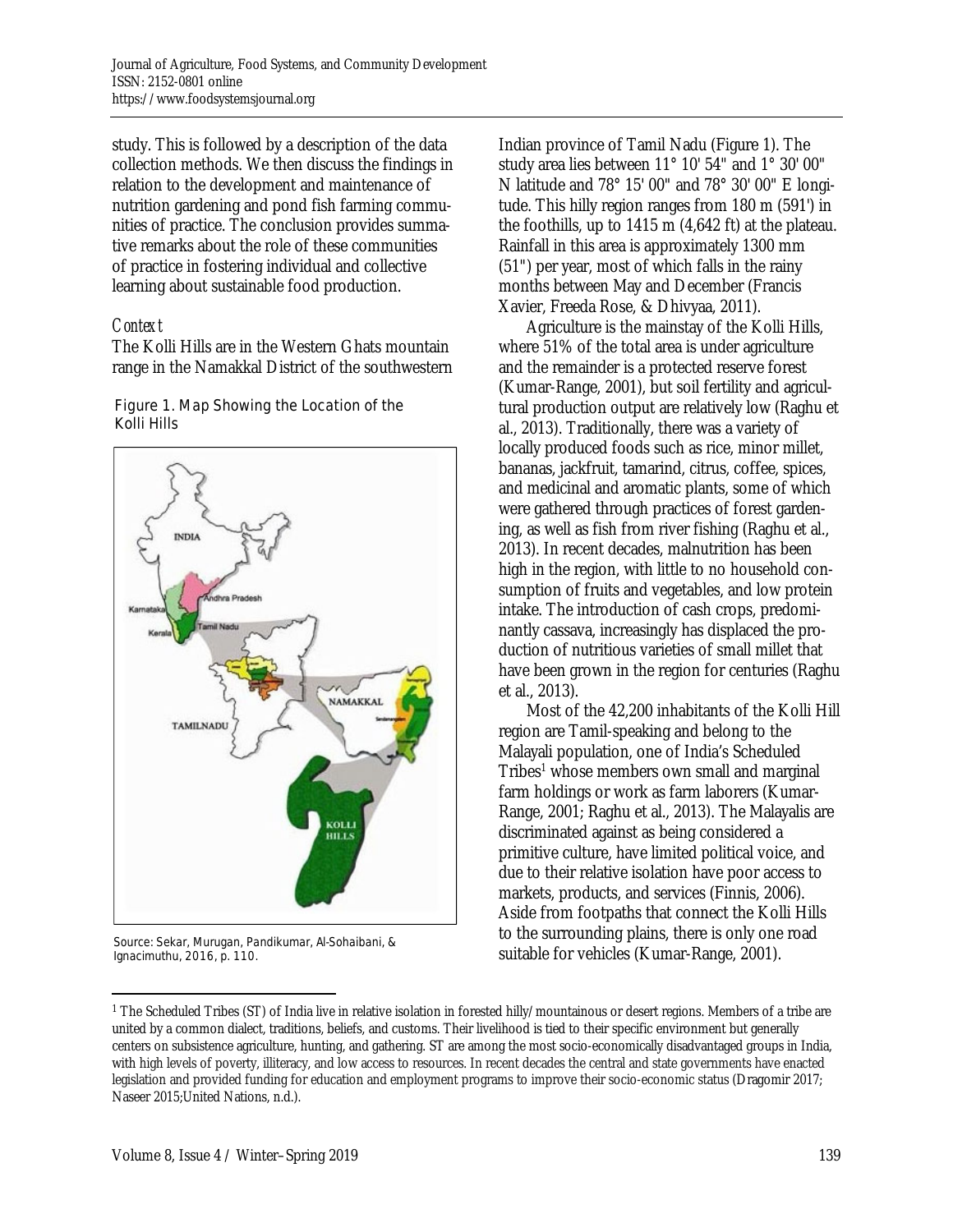## **Literature Review**

#### *From Food Security to Food Sovereignty*

The Green Revolution transformed agriculture in India by replacing traditional farming practices and regional food diversity with an increasing reliance on external inputs and monocultures of cash crops (Patel, 2013; Shiva, 2016b). India's enrollment in the global agri-food system has resulted in greater state support for export-oriented crops, the overuse of chemical fertilizers and irrigation to increase productivity, increasing debt among farmers, and higher domestic food prices, none of which has contributed to national food security or put more cash in the hands of the poor (Carolan, 2012; Hazell, 2009; Sen, 1974; Shiva, 2016b). Among the small-scale farmers of the Kolli Hills region of Tamil Nadu, where subsistence farming of traditional varieties of small millets with high protein and mineral content has been replaced by largescale production of less nutritious cassava, there is a high prevalence of iron, protein, and calcium deficiencies (Finnis, 2009).

 In response to the legacy of agricultural modernization efforts, development agencies and nongovernmental organizations like MSSRF have shifted from a linear and top-down transfer of technology (ToT) model toward extension models that place farmers and their needs first (Chambers & Ghildyal, 1985; Cullen, Tucker, Snyder, Lema & Duncan, 2014; Scoones & Thompson, 1994; 2009). The concept of food sovereignty—the right of farmers to maintain and develop their capacity to produce basic food crops and maintain cultural diversity—has reinforced the emphasis on farmers' traditional knowledge and its mobilization through farmer-to-farmer networks (Altieri, 2009; Claeys & Lambek, 2014; Desmarais, 2012; Wald & Hill, 2016). Traditional knowledge related to seed saving, food preservation, and the use of ecologically based fertilizers and pesticides has been shown to be key to the success of diversified, small-scale farms (Altieri, 2009; Sinha, 1997; Thrupp, 1989), which are estimated to produce over 80% of the food consumed in a large part of the developing world (International Fund for Agricultural Development [IFAD], 2013). While the role of smallholders in addressing food security and poverty in

local contexts is acknowledged by the International Fund for Agricultural Development as important (IFAD, 2013), a debate has emerged about how best to address global food security given the world's growing population, which is expected to reach more than 9.6 billion by 2050. Some contend that increasing productivity through agricultural intensification is essential to securing global food security (Garnett et al., 2013; Tilman, Balzar, Hill & Befort, 2011). Food security, however, is not only about increasing food volume; it is equally about nutrition (Freedman, 2015), food access, and improved food sovereignty. Our study examines CoPs formed around two small-scale farming practices in the Kolli Hills region (nutrition gardening and pond fish farming), which were introduced to increase farmers' capacity to grow more nutritious and diverse food for local consumption, as opposed to the monocultures of cash crops grown for global markets. These CoPs revolve around social learning for sustainable food production and healthier food consumption as farmers create and exchange knowledge within their communities.

# *Nutrition Gardening*

Nutrition gardening, often in the form of home or community gardening, has played an essential role in improving food self-sufficiency, particularly in countries of the Global South during times of crisis (Galhena, Freed & Maredia, 2013; Marsh, 1998). Examples include the development of urban agriculture in Cuba during the "Special Period" that was triggered by the collapse of the Soviet Union, their major trading partner (Buchmann, 2009; Premat, 2009), and the proliferation of home gardens in Sri Lanka as a post-tsunami and postwar strategy for agri-food resilience (Galhena et al., 2013). This form of small-scale food production has been proven to meet nutritional needs without negatively affecting the resource base and, in fact, often improves it (Torquebiau, 1992). The benefits for small-scale farmers are widespread and include improved food and nutrition security, monetary gain (either through reduced expenditures or profits from marketing), improved human capacity, the empowerment of women, and the preservation of indigenous knowledge and culture (Mitchell &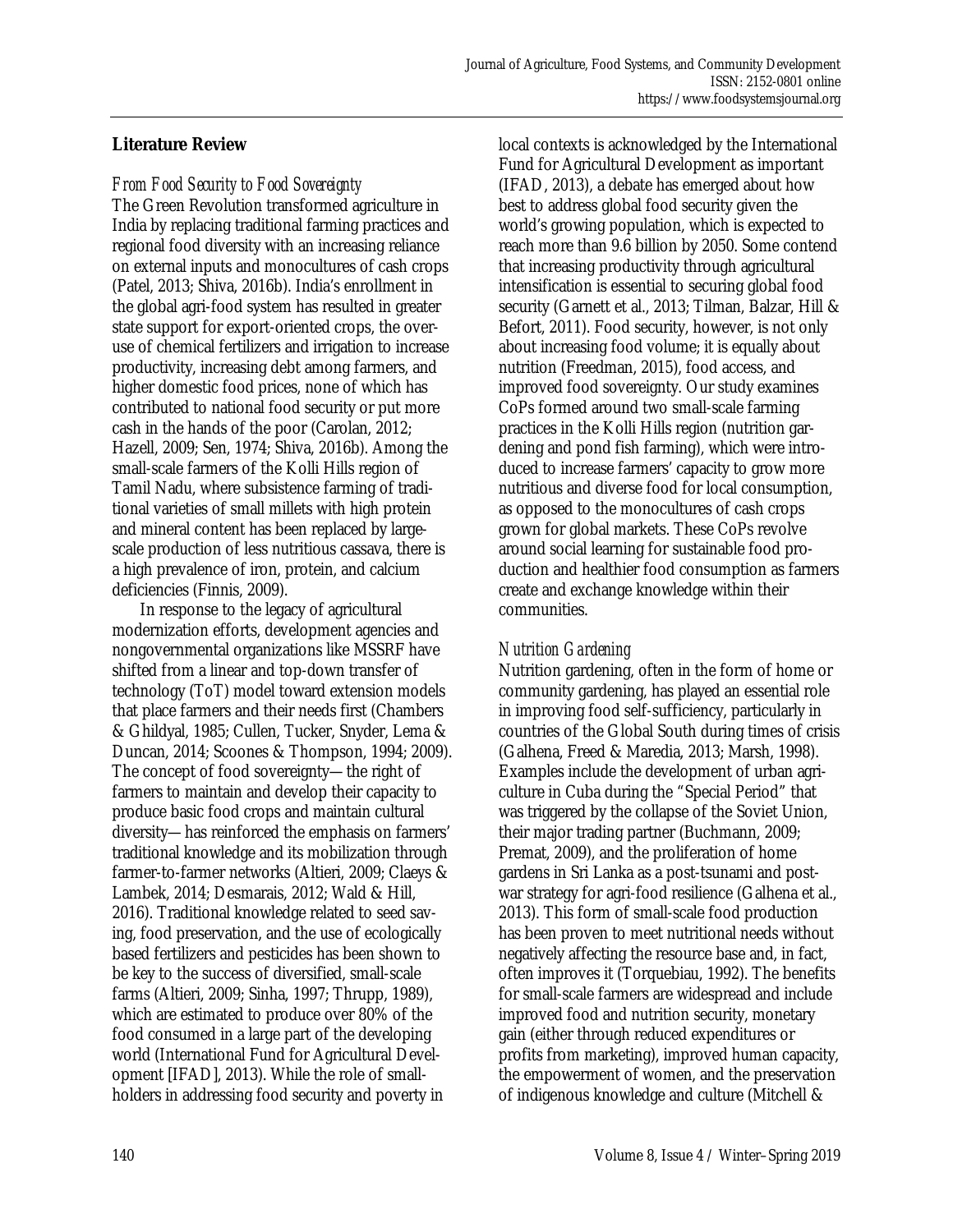Hanstad, 2004). Although similarities exist among home gardens in different settings, they are unique in structure, functionality, composition, and appearance (based on the environment within which they are situated), as well as family members' preferences, skills, and access to resources (Galhena et al., 2013). Despite many examples of the benefits and success of home gardening, the literature also provides examples of failures resulting from environmental, cultural, and/or economic factors (e.g., Corzo Márquez & Schwartz, 2008).

## *Pond Fish Farming*

According to the Food and Agriculture Organization of the United Nations (FAO), large-scale aquaculture is recognized as the fastest-growing food industry in the world, but small-scale aquaculture also has an important role to play for sustainable food production and food security (Kawarazuka & Béné, 2010; Townsey, 2013). Fish are rich in essential nutrients, such as vitamin A, calcium, iron, and zinc, and fish consumption can significantly improve diet. In Mexico, a study by Mitchell (2015) showed that participation in the production and sale of fish not only improved farm family diets, but also elevated women's economic status and significantly reduced household food expenditures. In Asia, where aquaculture has shown steady growth in recent decades, there is also clear evidence of associated household income and nutritional benefits (Ahmed & Lorica, 2002; Yamamoto, 2013). However, Ahmed and Lorica (2002) conclude that in order for aquaculture to more effectively address food security and poverty among small-scale and subsistence-level farmers in Asia, there is a need for better institutional and infrastructure support. In Eastern Africa, Mwanja and Nyandat (2013) also identified poor infrastructure and poor knowledge mobilization as factors influencing the failure of local fish farming initiatives, as well as the quality of fish fingerlings, the lack of fish food, lack of traditional experience, gender inequality in control of resources, and land tenure insecurity.

# *Communities of Practice*

CoPs reflect the fundamentally social nature of human learning. They are those "groups of people who share a concern or a passion for something they do and learn how to do it better as they interact regularly" (Wenger-Trayner & Wenger-Trayner, 2015, p. 1). Wenger-Trayner and Wenger-Trayner (2015) distinguish a CoP from other groups and communities by three elements. First, there is a shared *domain* of interest and a commitment to that domain, where members share information and learn from each other. Second, the *community* is created in the pursuance of their common interest through joint activities and discussions. Third, the *practice* itself takes time and sustained interaction, whereby members develop shared resources, experiences, stories, tools, and ways of addressing problems. Interventions that can facilitate knowledge exchange and relationship-building can help these groups gain their full potential (Li, Grimshaw, Nielsen, Judd, Coyote, & Graham, 2009). The strength of a CoP lies in the continuous learning and active participation of its members. Participation in a CoP is not always equal, however, as power relations can emerge within and outside the community. One of the benefits of using the CoP approach to research is that one can observe different levels of participation, group dynamics, and knowledge exchange among multiple stakeholders to solve problems and innovate (Cullen et al., 2014).

 Within a CoP analysis, Wenger, White, and Smith (2009) refer to *orientations* of CoPs as the typical patterns of activities and connections through which members experience being a community. Communities may rely on meetings, openended conversations, or may organize themselves around common projects. They may also focus on the creation and sharing of content, rely on expert advice, relationship building, community cultivation, or serving a common cause in a specific context. These orientations are described in Table 1 in further detail.

# **Methods**

This study takes a qualitative research approach to examine how CoPs are formed and maintained around sustainable food production. Qualitative data were obtained in the field with CoP members through participatory rural appraisal (PRA) (Table 2), semistructured interviews (Table 3), and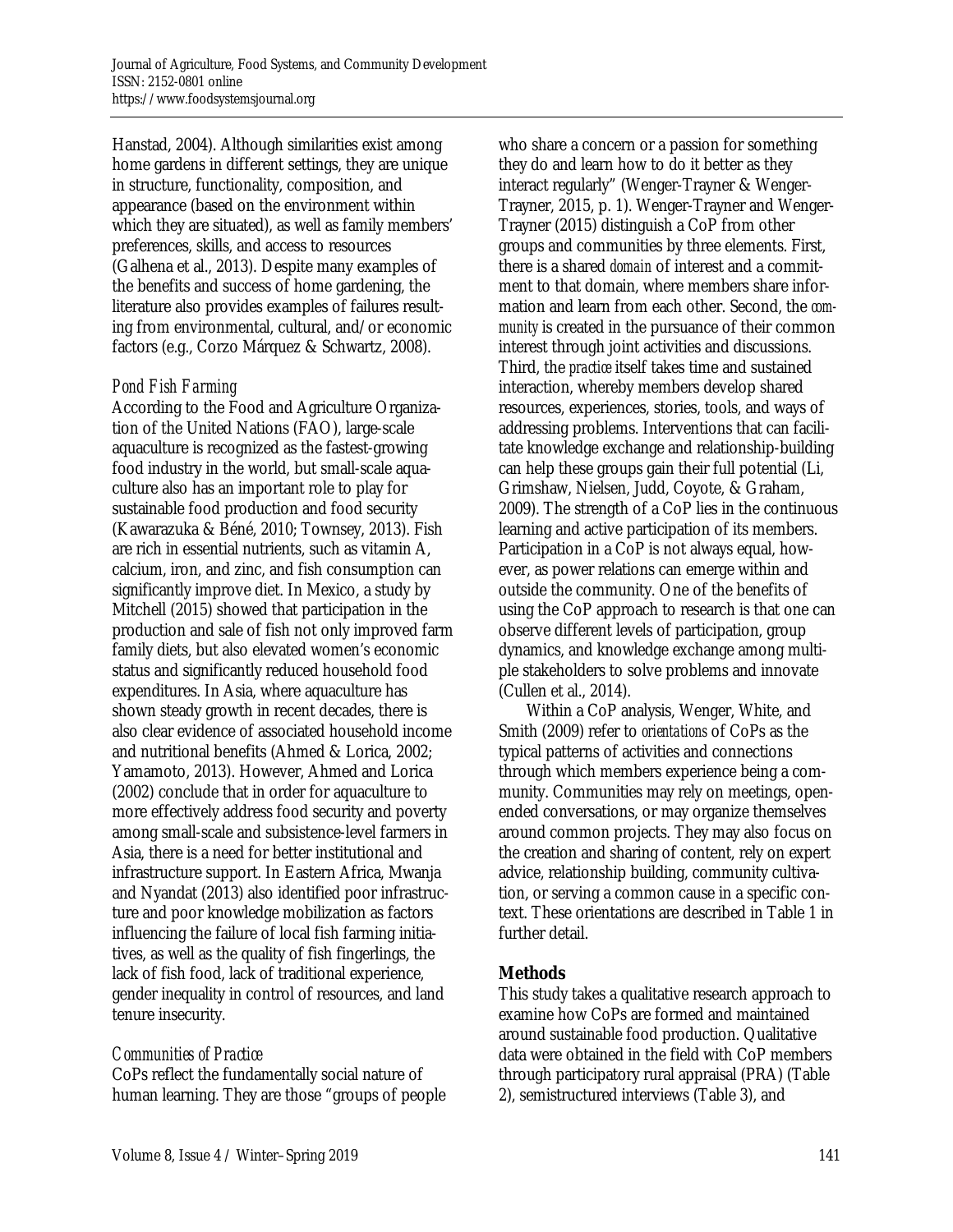| Orientation                  | Description                                                                                                                                                                                                                                                                                   |  |  |
|------------------------------|-----------------------------------------------------------------------------------------------------------------------------------------------------------------------------------------------------------------------------------------------------------------------------------------------|--|--|
| <b>Meetings</b>              | Members engage in shared activities for a specific time. Regular face-to-face, well-attended<br>meetings, with enthusiasm to participate, connection to others, and useful outcomes to<br>ensure the communities' existence.                                                                  |  |  |
| Open-ended Conversations     | Members rarely meet formally, but instead maintain ongoing conversations as their primary<br>way of learning.                                                                                                                                                                                 |  |  |
| Projects                     | Organized around a particular project; members participate in activities together.                                                                                                                                                                                                            |  |  |
| Content                      | Interest in creating, sharing, and providing access to documents, tools, and other content.<br>Valuable and well-organized content is useful for members to attract new members and<br>makes it possible to offer a community's expertise to others.                                          |  |  |
| Access to Expertise          | Reliance on expertise (internal or external) to answer questions, fulfill requests for advice,<br>or to engage in collaborative, just-in-time problem-solving.                                                                                                                                |  |  |
| Relationships                | Emphasis on the interpersonal aspect of learning together. Involves networking, trust-<br>building, and mutual discovery.                                                                                                                                                                     |  |  |
| Individual Participation     | Individuals experience learning through participation, personalized exchange, and<br>individual development.                                                                                                                                                                                  |  |  |
| <b>Community Cultivation</b> | Need to reflect on the effectiveness and health of the communities to make things better.<br>Activities are well planned, reference materials are well produced and organized, and<br>members find that someone is always responsive to their requests, contributions, and<br>changing needs. |  |  |
| Serving a Context            | Outward-facing mission as a key driver of community evolution.                                                                                                                                                                                                                                |  |  |

#### Table 1. Orientations of Communities of Practice

Adapted from Wenger, White, & Smith, 2009, pp. 69–100.

participant observation. Participant observation included events such as a children's summer computer class, videoconferencing of health information, cooking demonstrations, training for coffee farmers, and a fish harvest demonstration, as well as a farmer research group meeting for paddy variety trials. Fieldwork consisted of the first author spending two and a half months (April to July 2013) and the third author spending two weeks (April 2013) in the Kolli Hills region. Participants in this research were recruited using purposive intermediary snowball sampling. MSSRF served as the intermediary in this process as it had good knowledge of existing relationships with most of the farmers in the project area.

 The PRA method was used so that community members could be involved actively in the research process. The continuous critical (and self-) reflection that this method requires can empower local people to actively analyze their own living

conditions, problems, and potentials for change (FAO, 1999). PRA activities and the location and number of male and female participants are presented in Table 2. The PRA activities that were inspired by Wenger, White, and Smith's (2009) orientations (Table 2, # 11 and 12) were of particular value for this study. Both fish farmers and nutrition gardeners were asked to place a circle on a diagram showing the relevance of each orientation along a continuum, from least important to most important. This rating system allowed for open dialogue among practitioners as they decided what was most relevant for their particular CoP.

 PRA gatherings and interviews took place early in the morning or in the evening, as to not interfere with farmers' daily work, in locations convenient for participants, such as a village meeting area (see Figures 2 and 3). There was no financial incentive offered for participation, although refreshments were served at each PRA meeting and small gifts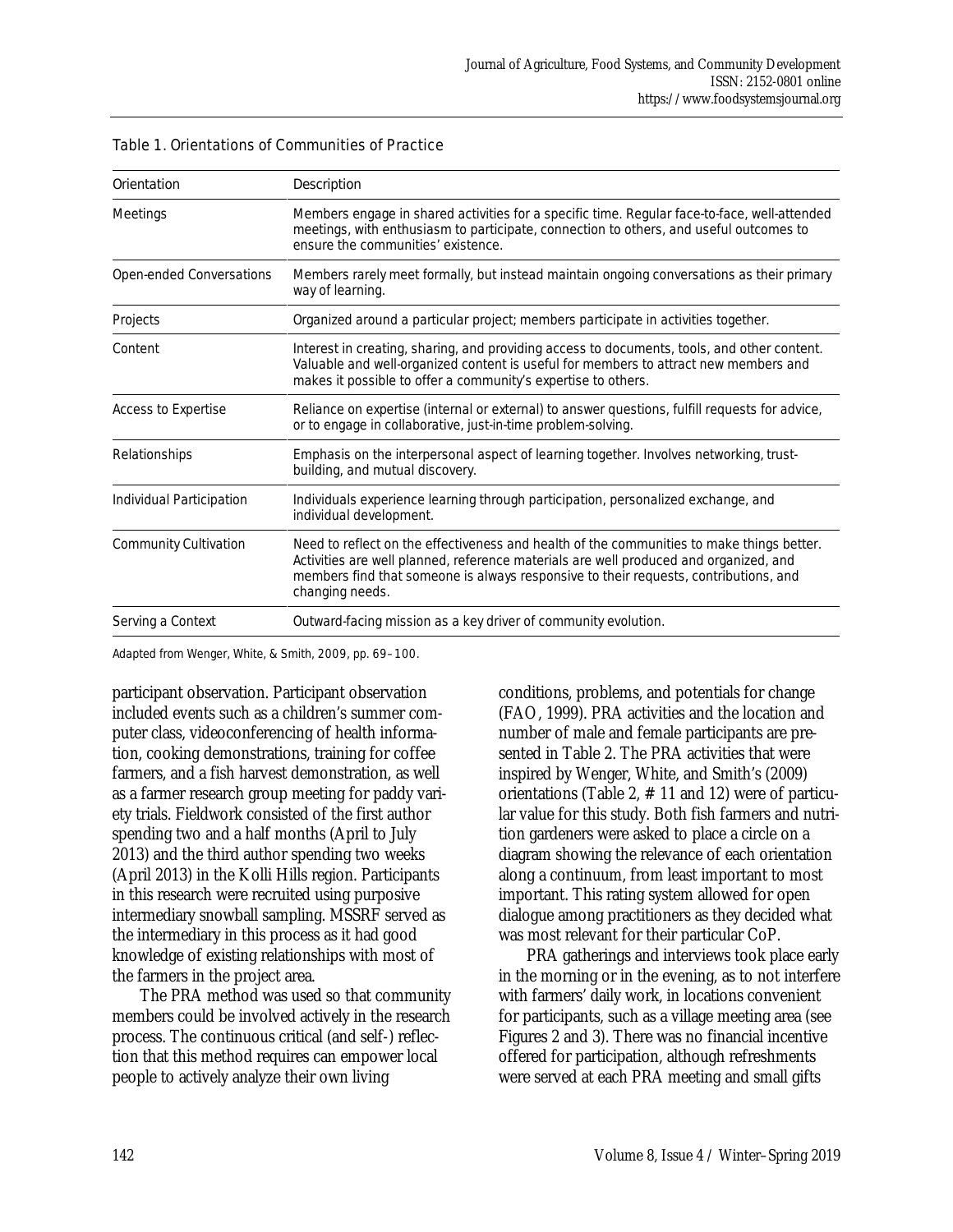| Table 2. Participatory Rural Appraisal (PRA) Activities |
|---------------------------------------------------------|
|---------------------------------------------------------|

| #  | Name of PRA                                  | No. of Participants |                | Location      |
|----|----------------------------------------------|---------------------|----------------|---------------|
|    |                                              | Men                 | Women          |               |
| 1  | Seasonal Cycle of Millet, Cassava, and Rice  | 3                   | 1              | Thurapallam   |
| 2  | Timeline for Nutrition Garden Cycle          | 3                   | 1              | Thurapallam   |
| 3  | Times for Fish Farming Cycle                 | 1                   | 0              | Semmedu       |
| 4  | Training Aspirations Spider Diagram #1       | 17                  | $\Omega$       | Oyankulipatty |
| 5  | Training Aspirations Spider Diagram #2       | $\Omega$            | 9              | Oyankulipatty |
| 6  | Training Aspirations Spider Diagram #3       | 11                  | $\overline{0}$ | Odakatupatty  |
| 7  | Training Aspiration Spider Diagram #4        | $\Omega$            | 12             | Odakatupaty   |
| 8  | Orientations PRA with Nutrition Gardeners    | 0                   | 4              | Oyankulipatty |
| 9  | Orientations PRA with Fish Farmers           | $\overline{4}$      | $\overline{2}$ | Asakattupatty |
| 10 | Knowledge about Nutrition Gardening #1       | 0                   | 14             | Puduvalavu    |
| 11 | Knowledge about Nutrition Gardening #2       | 1                   | 13             | Manjalpatty   |
| 12 | Knowledge about Pond Fish Farming #1         | 4                   | 1              | Ththandipatty |
| 13 | Knowledge about Pond Fish Farming #2         | 4                   | 3              | Thurapallam   |
| 14 | Conversation PRA with Nutrition Gardeners #1 | 3                   | 6              | Asakattupatty |
| 15 | Conversation PRA with Nutrition Gardeners #2 | 6                   | 10             | Odakatupatty  |
| 16 | ICT PRA: Women Most Common VKC Users         | $\Omega$            | 7              | Alavadipatty  |
| 17 | ICT PRA: Men Most Common VKC Users           | 6                   | $\Omega$       | Asakattupatty |
| 18 | Technology Use Timeline                      | 5                   | 12             | Oyankulipatty |
| 19 | Media Footprint Diagram                      | $\overline{2}$      | 6              | Oyankulipatty |
| 20 | Media Footprint Diagram                      | 4                   | 6              | Oyankulipatty |

were given to those we interviewed individually. We conducted individual interviews with 20 men

# Figure 2. Participatory Rural Appraisal (PRA) to Characterize Knowledge About Nutrition



and women community leaders to further substantiate findings from the PRAs and gain a more in-depth understanding of food production activities that took place in the Kolli Hills, and of the inner workings and relationships that exist within CoPs. A translator was used for data collection and transcription.

# **Findings**

In this research we examined CoPs that formed around nutrition gardeners and pond fish farmers in order to understand how each emerged, how the characteristics of members differed, what quali-

ties leaders within each community had, and what factors allowed the CoP to maintain itself. We were mindful of the development of the *shared domain, community,* and *practice* of each, which are the essen-

Gardening<br>
Figure 3. Participatory Rural Appraisal (PRA) with Fish Farmers in Thathandipatti

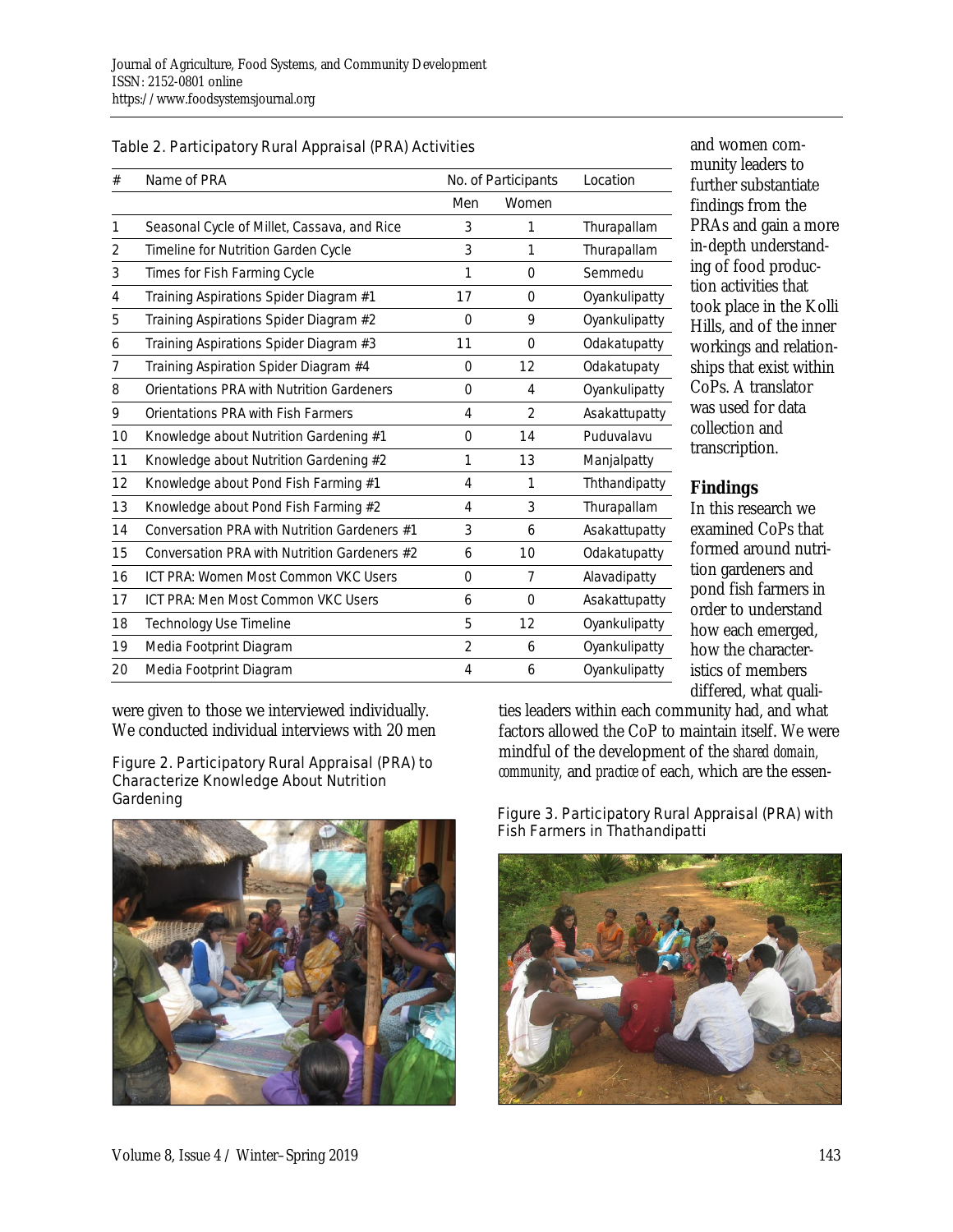tial components of a CoP, as well as the various orientations—patterns of activities and connections—utilized by each CoP (Wenger-Trayner & Wenger-Trayner, 2015). The following section summarizes the findings for each of the CoPs.

## *Nutrition Gardening*

Nutrition gardeners placed equal importance on six orientations they identified as most relevant to this practice: individual participation; access to expertise; open-ended conversation; community relationships; community cultivation; and serving a context (Figure 4). Group meetings were considered to be more important in the initial stages of formation, whereas creating and sharing written content on how to do the practice and being part of group projects were not seen to be central to this community. In the following paragraphs, we examine these orientations and how they related to both CoPs.

 Nutrition gardening is a household-level practice whereby individuals and families (mostly women) take on a maximum of 15 minutes of daily responsibilities, such as seed-

ing, weeding, watering, and harvesting. Individual participation was therefore noted as essential. Although MSSRF provided initial training and inputs for gardening, each household ultimately took responsibility for its own garden, from land preparation, to seed selection, to harvest, and to preparing food. As reported by farmers, men took part in some of the more strenuous activities, particularly in preparing the plot for planting between harvests (which required a few hours of work, up to four times per year), whereas women (mostly between the ages of 20 and 60) and children participated in

daily gardening activities, and women cooked the food. Households with the lowest income were likely to be most interested in nutrition gardening, as it reduced the amount of money spent in the market on fresh produce.

 *Access to expertise* was important to nutrition gardeners, even though uncontained gardening has existed for generations in the Kolli Hills. MSSRF staff provided agronomic advice (i.e., plot placement, crop rotation within the garden, intercropping for purposes of integrated pest management, and vermicomposting) and demonstrated food preservation (drying, pickling) and cooking techniques. Village volunteers (both men and women) were also recruited to support the development of these CoPs and serve as liaisons between the community and the project staff. These volunteers had to have a minimum of  $10<sup>th</sup>$  standard education, which generally compares to the completion of a high school diploma in North America; basic knowledge about computers (as they also ran the village knowledge centers<sup>2</sup>); and strong links to their communities. Initial training lasted one to two

Figure 4. Orientations Participatory Rural Appraisal (PRA) Diagram with Nutrition Gardeners in Oyangulipatti



 $\overline{a}$ 2 Village knowledge centers were set up by MSSRF as resource hubs for community members to access and share agricultural information, gain skills training (e.g., computer classes), and serve as venues for community meetings.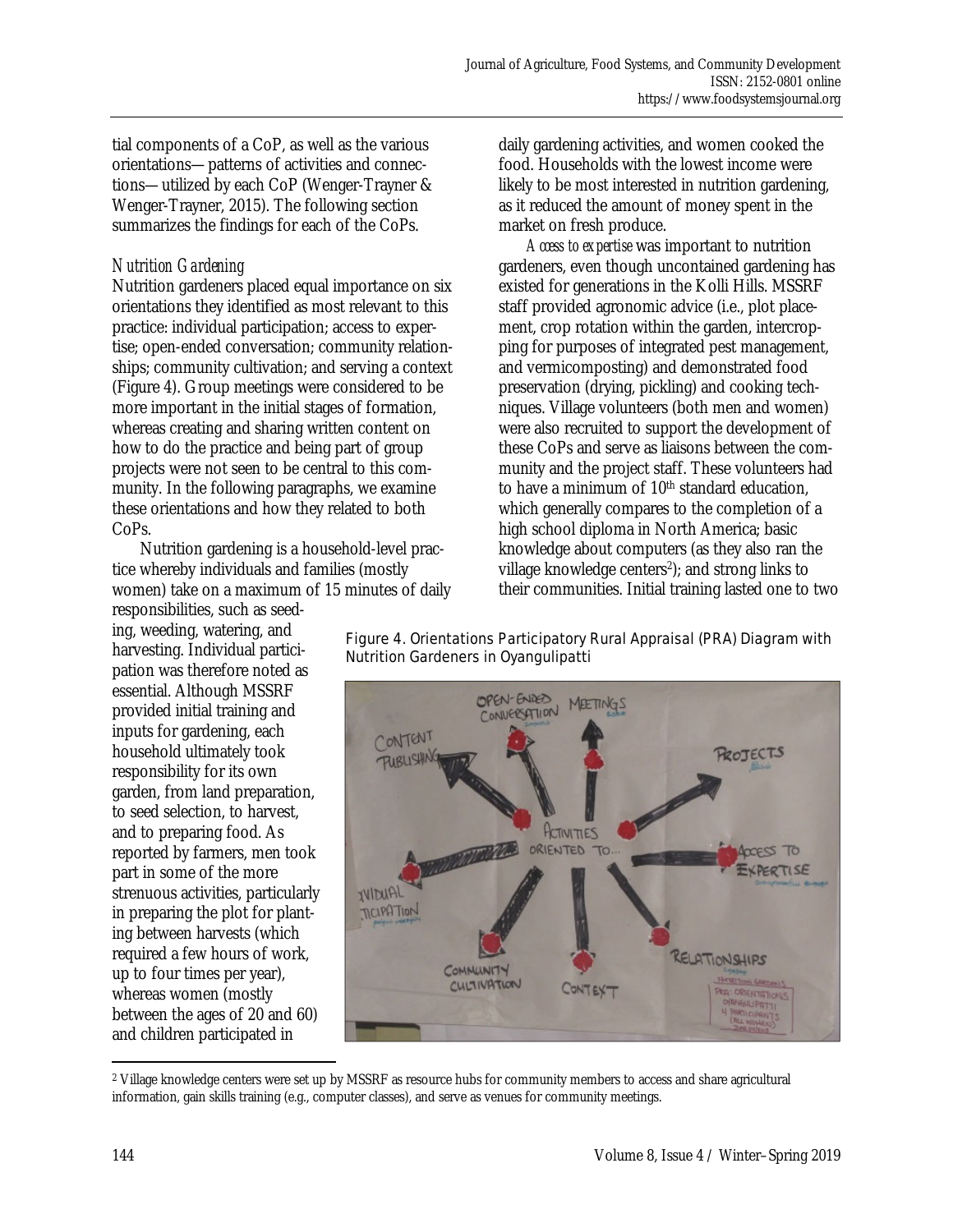days, but there were ongoing learning opportunities throughout the year about nutrition, agricultural practices, and government schemes to provide financial aid to farmers. Villagers could contact village volunteers to access supplies for their gardens and gain advice on pest management and irrigation. Volunteers explained that they enjoyed the opportunities for learning, being of service to others, and the small monthly honorarium provided by APM.

 Community members identified *meetings* as somewhat important for the initial introduction of gardening techniques and for the regular cooking demonstrations, which were attended by both men and women. After several regular face-to-face visits from community volunteers and MSSRF field staff members, formal public meetings became less necessary. Most participants commented that they only accessed MSSRF staff when they needed more seeds or other supplies.

 Gardeners placed importance on learning from each other through *open-ended conversations,* which aided in the formation and maintenance of *community relationships,* both of which were key to exchanging information and learning from each other's experiences. Discussion about fertilizer use, pest control, and the lack of water (due to drought) were common conversation topics at the household and community level. Nutrition gardeners, especially women, often shared recipes and excess produce with family and neighbors. These verbal and material exchanges took place most commonly in the workplace, in the market, in villages in the evenings, and at the numerous religious festivals that take place throughout the year. These exchanges bolster relationships of reciprocity and mutual trust (Miller, Van Esterik & Van Esterik, 2009). Similar to what Torquebiau (1992) found, nutrition gardeners emphasized the importance of *community cultivation*—working together to empower their communities to become more food secure. Community teamwork was evident as they prepared food together at festivals.

 Community members agreed that participation in nutrition gardening was beneficial because it served a specific *common context.* Similar to other case studies on nutrition gardening, the most significant benefit identified was improvements to general family health and nutrition (Mitchell & Hanstad, 2004). The second most important benefit, also identified by Mitchell and Hanstad (2004), was the opportunity to save money due to reduced spending on food at the market. Families in the Kolli Hills with gardens saved an average of 200 rupees (approximately CA\$3.70 or US\$2.82) per week. Due to the small size of the gardens, pro-

> duction volume was relatively low; and hence, selling surplus produce in the marketplace was not a viable option during the time of the fieldwork.

## *Pond Fish Farming*

Group fish farmers placed the greatest importance on access to expertise, serving a context, group meetings, and content publishing (Figure 5). Openended conversations, projects, relationship-building, and community cultivation were identified as being slightly less important, whereas individual participation was considered least important to the way that this CoP functioned.

#### Figure 5. Orientations Participatory Rural Appraisal (PRA) Diagram with Fish Farmers in Oyangulipatti

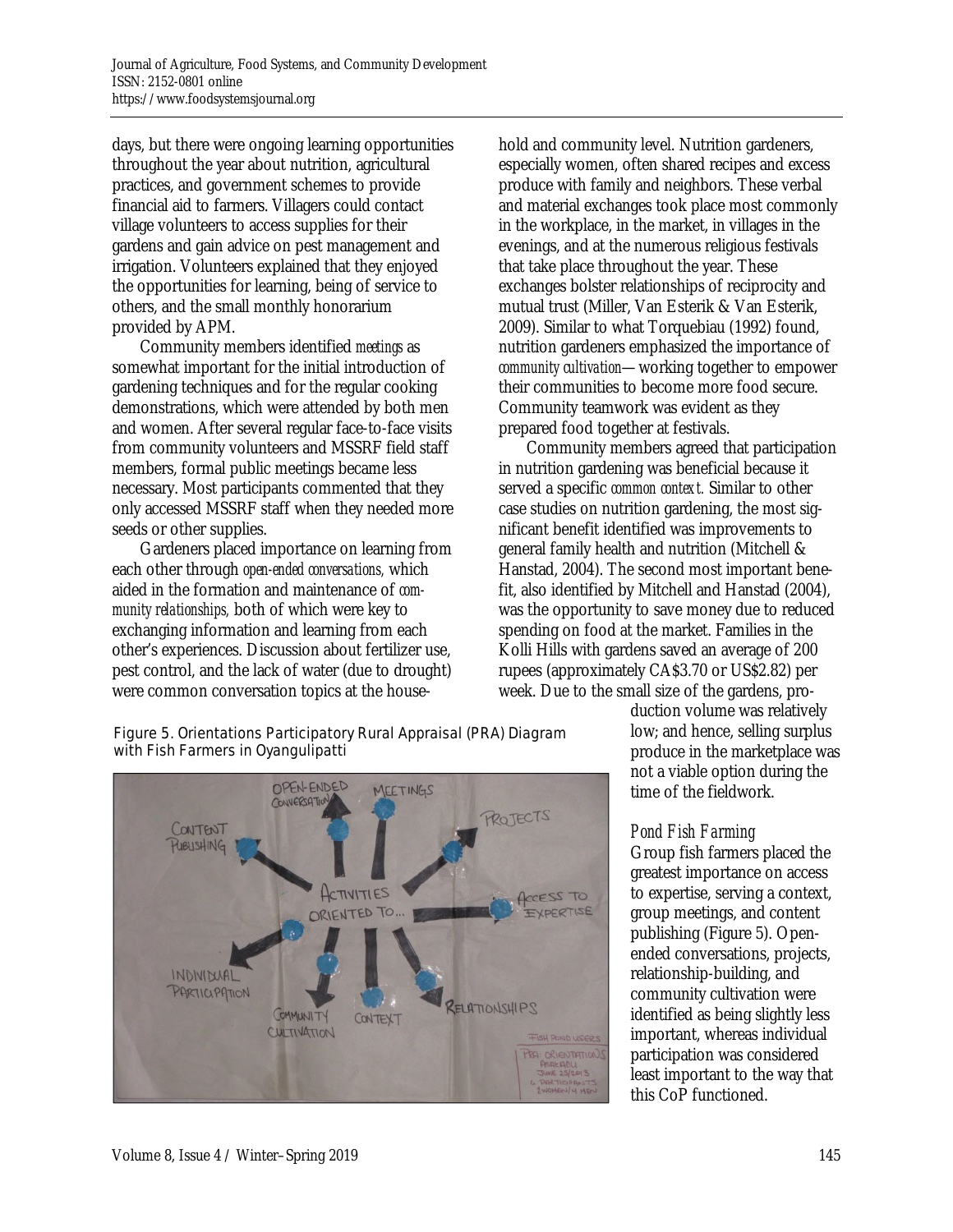MSSRF initiated village-level meetings to inform farmers about pond fish farming and the potential benefits. MSSRF identified four usable community ponds (which were otherwise used for bathing, washing clothes, and as drinking water for cattle), eight individual fish ponds in the project area, and 50 group ponds outside the project area. Although river fishing existed historically among the Malayali people, pond fish farming as an enterprise and communal activity was a novel practice introduced by MSSRF. Therefore *access to expertise* was named as an essential community orientation, particularly since most of the groups had only experienced one harvest at the time of this research. The fish farmers used the expertise of the MSSRF fish scientist to establish and maintain the community fish ponds, obtain the necessary permits from the government, access inputs such as fishlings and nets for harvest, and learn about cleaning and cooking the fish.

 The APM project initiated community pond fish farming primarily as a way to address nutritional deficiencies prevalent among farmers in the Kolli Hills, and also for potential income generation. The farmers believed that *serving a context*—for the health and nutrition of their families—was one of the most important reasons to participate in the practice. They learned about the nutritional benefits of consuming fish to address the protein and iron deficiencies that are prevalent in the population and are linked to certain diseases. Participants also learned that fish farming has the potential to generate income through the selling of surplus product in the marketplace. As this was a new practice, fish production at the time of data collection only provided enough fish for the participating families' own consumption. People were eager to increase yields so that they could sell excess fish and were also interested in starting hatcheries in order to produce fishlings locally, as many had died during transport.

 Involvement in pond fish farming was voluntary, but the APM project attempted to address gender equality by encouraging equal membership of men and women. Each group consisted of six men and six women and had a formal selfgoverning structure whereby monthly *group meetings* were held to collect the monthly fee, maintain

records, decide what investments needed to be made, and create schedules for fish feeding. Meetings were also open to outsiders who were able to listen or ask questions. Most decision-making happened in this formal meeting context, but *openended conversations* were identified as relatively important for ensuring that all members took care of their allocated responsibilities throughout the month, dealing with potential problems such as drought or pest control, and monitoring accountability of members' investments. All members contributed 100 rupees (approximately CA\$1.85 or US\$1.41 USD) per month, most of which was used to purchase ingredients for making the fish feed. Two group members worked approximately one hour each day to feed the fish, and the responsibilities ran in two-week cycles. The only reason for a member to leave the group was if they had to temporarily move for work away from the Kolli Hills.

 Leadership roles (president, secretary, and treasurer) within the group were determined by consensus. Roles could change after every harvest to allow new members to learn different responsibilities. A common quality of the leaders was that they had relatively higher levels of education than the other members, and one group explained that they also ensured that an elder with experience took on one of the leadership roles. All leadership roles within the fish farming groups were occupied by men during the data collection period, although one group had nominated a woman to be its next president. When asked about personal motivations for taking on leadership roles, farmers explained that it created good learning opportunities with regard to banking, teamwork, and nurturing a personal interest in fish ponds, but improving the health of their families surpassed these. Consistent with the fish farming studies by Ahmed and Lorica (2002) and Yamamoto (2013), the nutritional contributions to diet garnered by fish farming was the strongest motivator for participation.

 The importance of *community cultivation* (the well-being of the community as a whole) and *relationship building* (through teamwork needed for this type of joint venture) were also viewed as important. Care of the ponds was a new skill for most members, and they relied on each other to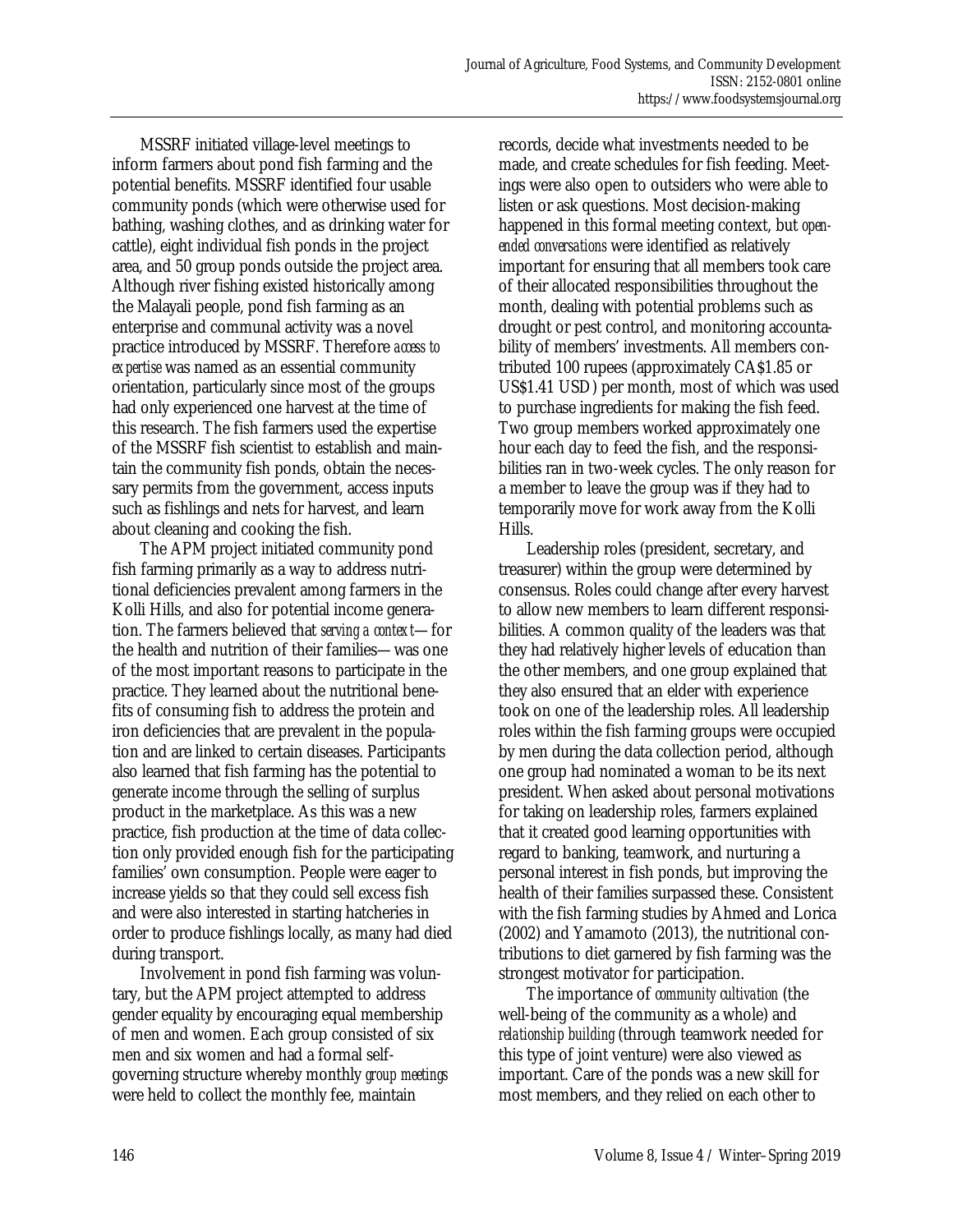maintain the ponds and share the responsibility of dealing with problems, which is why farmers rated the *projects* orientation (members participating in activities together) as relatively important*.* Cleaning the pond, preparing food for the fish, controlling pests, preventing thefts, harvesting, and preparing fish are all projects that were essential to the maintenance of this food production practice and were carried out by all members; however, women's roles were mostly limited to preparing fish and cooking the fish after harvest. The entire group agreed upon all labor divisions and other decisions. In this CoP, there was little focus on the individual, which is why *individual participation* was placed at the bottom of the spectrum, save for the individual group members who cleaned and cooked fish after the harvest.

## **Discussion and Conclusion**

Having presented the data in relation to the CoP *orientations*, we now return to the three elements of CoPs in relation to the social practices of nutrition gardening and fish farming: a shared *domain* of interest, whereby members are competent in contributing to it as they share information and learn from each other; *community* is created as members engage in activities and discussion in order to pursue their interests; and *practice* develops from sustained interaction among the members as they develop shared resources, experiences, stories, tools, and ways of addressing problems (Wegner-Trayner & Wenger-Trayner, 2015).

 The *domain* of interest for the members of each of the CoPs examined here is reflected in their common goals and commitment to achieving them through the practice in which they participate. Improving the health and nutrition of their families was identified by both nutrition gardeners and pond fish farmers as their primary goal for participating in these practices, but the financial benefits (e.g., decreased spending on food purchases and potential income generation) were also identified as important. These findings are consistent with other studies of home gardening and small-scale aquaculture that identify the contribution of these practices to food security and improved economic status for the participants (e.g., Galhena et al., 2013; Townsey, 2013).

 The *community* of nutrition gardeners was created as members regularly attended cooking demonstrations, cooked together at local festivals, exchanged recipes, and shared excess produce. They also compared yields and shared information about establishing and maintaining a garden through fertilizing, crop rotation, and pest control. *Serving a context, individual participation*, *access to expertise, community cultivation*, *relationships,* and *open-ended conversations* were identified as the most important orientations by nutrition gardeners. In contrast, the orientations relevant to fish farmers as they build their community were *serving a context*, *group meetings*, *content publishing,* and *access to expertise*. The *community* of fish farmers was supported more formally, as members learned how to collectively take part in pond fish farming, invest money equally, maintain books and records, do banking, create a system for selecting people for leadership roles, and participate in regular and democratically run meetings.

 The *practice* of gardening involved individual households, and although a CoP was developing during the time this fieldwork took place, the longterm implementation of this practice failed. The authors learned subsequently from MSSRF staff that nutrition gardening has been unsuccessful due to a prolonged drought, limited access to seeds, and a lack of technical support following the end of the APM project. Although home gardens in other areas have had long-term success in improving food and nutritional security for small-scale farmers (Buchmann, 2009; Torquebiau, 1992), the contexts in which they exist (environmental conditions, access to resources) and the preferences and skills of practitioners influence the sustainability of the practice (Galhena et al., 2013; Márquez & Schwartz, 2008). Nutrition gardening in the Kolli Hills has not proven to be a sustainable practice, but many gardeners indicated that learning about these practices was useful and meaningful, particularly as they related to developing an understanding of the nutritional benefits of fresh produce.

 By contrast, pond fish farming has become a sustained *practice* in the Kolli Hills, but like nutrition gardening, there have been challenges, including one pond failing due to drought. Participation is a challenge for members of the group fish ponds who must travel a distance from surrounding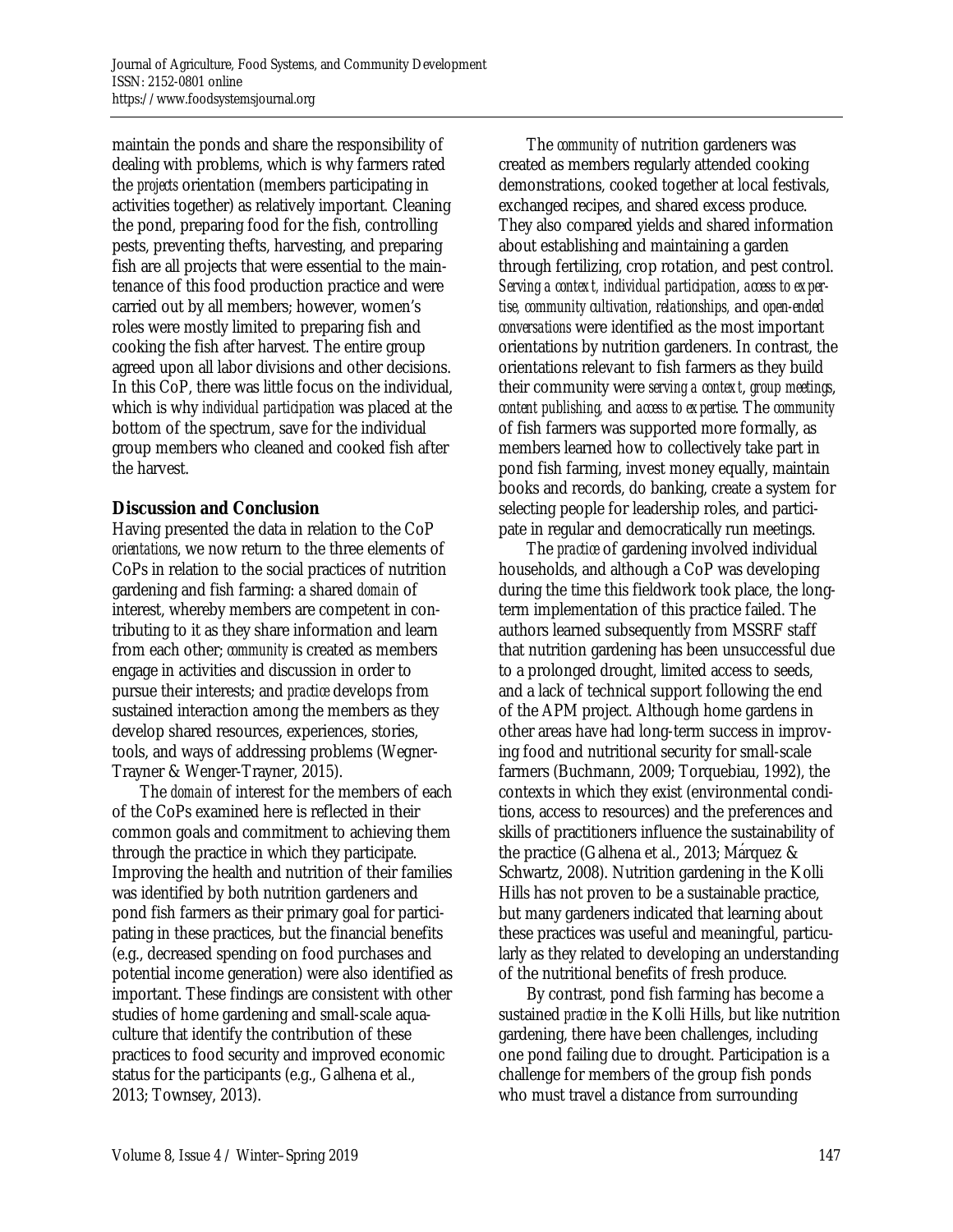villages to take part. Women involved with one of the collective fish ponds located near to a temple also face challenges in participating, as Hindu tradition does not allow women who are menstruating to approach the area. The costs of transporting fishlings to the Kolli Hills are high, and there is also a significant loss of fishlings during transport. The hope of creating hatcheries in the area failed because of the lack of water; however, farmers have identified other fish hatcheries in the region and regularly access them on their own. Furthermore, after getting help from professional fishermen from the surrounding plains during initial harvests, pond fish farmers now have the skills to carry out their own harvests.

 Despite these explanations provided to us regarding the ongoing sustainability of one food production practice and the discontinuation of the other practice, the question remains as to why this outcome occurred, given that both CoPs experienced the prolonged drought and the termination of access to inputs and expertise provided by the APM project. Perhaps the answer lies in the predominantly gendered nature of these two practices and the higher potential of fish farming for income generation. The novelty of fish farming collectives as a more formal and structured initiative with viable income and employment opportunities, and the prevalence of men in leadership and other key roles, may have drawn higher community value than the household and individual nature of nutrition gardening, which was primarily women and children's work. Furthermore, being part of a fish farming collective provides access to new market channels and distributes the associated costs and risks among participants (Yamamoto, 2013).

 Both nutrition gardening and pond fish farming were selected to be introduced by the APM project because they built upon traditional practices of uncontained gardening and river fishing. The APM project provided resources to help improve

upon these traditional practices through the development of CoPs. The sustainability of these practices and the CoPs depended on factors internal to the communities (e.g., leadership and knowledge mobilization) as well as external factors (e.g., rainfall and market potential). Most importantly, what makes a CoP succeed depends on both the individual interests and resources of the members, and the goals and objectives of the community as a whole. Wenger (2000) reminds us that a successful CoP is dynamic, involving open dialogue within and outside the community, and with oscillations in the level of participation. If a CoP maintains a focus on shared values and creates excitement about the communal learning that exists, the group can weather difficulties (Wenger, McDermott, & Snyder, 2002).

 The contribution of small-scale agriculture to food security is undeniable. In order to ensure that this practice continues to thrive, it is essential that farmers have access to relevant information as well as social spaces and opportunities in which their accumulated knowledge can be mobilized. The CoP approach allows researchers to understand how farmers come together to learn and mobilize knowledge for sustainable food production. Researchers and development workers need to be aware of the importance of knowledge co-creation and sharing and the fluidity and adaptability of a learning community, and be sensitive to changing physical and social contexts in different communities.  $\overline{\phantom{0}}$ 

## **Acknowledgments**

The authors acknowledge the contributions of the team members at the M.S Swaminathan Research Foundation (MSSRF) and the University of Alberta. We also wish to acknowledge and thank the Malayali people of the Kolli Hills for their generosity, hospitality, and willingness to take part in this research.

## **References**

Ahmed, M., & Lorica, M. (2002). Improving developing country food security through aquaculture development: Lessons from Asia. *Food Policy, 27*(2), 125–141. [https://doi.org/10.1016/S0306-9192\(02\)00007-6](https://doi.org/10.1016/S0306-9192(02)00007-6)

Altieri, M. A. (2009). Agroecology, small farms, and food sovereignty. *Monthly Review, 61*(3). https://doi.org/10.14452/MR-061-03-2009-07\_8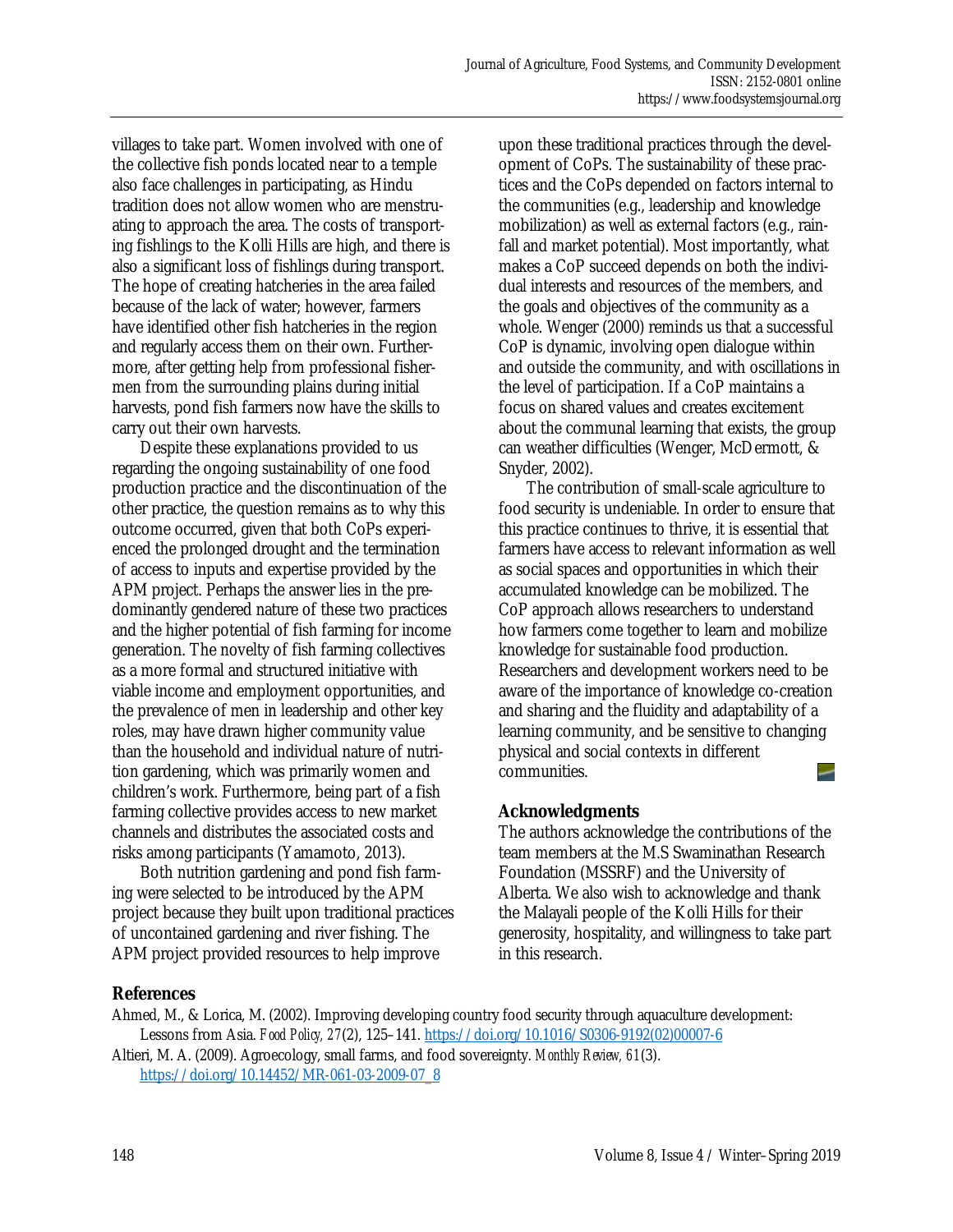- Buchmann, C. (2009). Cuban home gardens and their role in social-ecological resilience. *Human Ecology, 37*(6), 705–721. https://doi.org/10.1007/s10745-009-9283-9
- Carolan, M. (2012). *The sociology of food and agriculture*. New York: Routledge. https://doi.org/10.4324/9780203136799
- Chambers, R., & Ghildyal, B. P. (1985). Agricultural research for resource-poor farmers: The farmer-first-and-last model. *Agricultural Administration, 20*(1), 1–30. [https://doi.org/10.1016/0309-586X\(85\)90063-9](https://doi.org/10.1016/0309-586X(85)90063-9)
- Claeys, P., & Lambek, N. (2014). *Rethinking food systems: Structural challenges, new strategies and the law.* Netherlands: Springer.
- Clapp, J. (2017). The trade-ification of the food sustainability agenda. *The Journal of Peasant Studies, 44*(2), 335–353. https://doi.org/10.1080/03066150.2016.1250077
- Corzo Márquez, A. R. & N.B. Schwartz. (2008). Traditional home gardens of Pet én, Guatemala: Resource management, food security, and conservation. *Journal of Ethnobiology, 28*(2), 305–317. https://doi.org/10.2993/0278-0771-28.2.305
- Cullen, B., Tucker, J., Snyder, K., Lema, Z., & Duncan, A. (2014). An analysis of power dynamics within innovation platforms for natural resource management. *Innovation and Development, 4*(2), 259–275. https://doi.org/10.1080/2157930X.2014.921274
- Desmarais, A. A. (2012). La Vía Campesina. The Wiley-Blackwell Encyclopedia of Globalization. https://doi.org/10.1002/9780470670590.wbeog344
- Dragomir, C. (2017). *Scheduled Tribe Status: The need for clarification.* Center for the Advanced Study of India. Retrieved October 12, 2018, from https://casi.sas.upenn.edu/iit/cristinaioanadragomir
- Finnis, E. (2009). "Now it is an easy life": Women's accounts of cassava, millets, and labor in South India. *Culture and Agriculture, 31*(2), 88–94. https://doi.org/10.1111/j.1556-486X.2009.01023.x
- Foley, J., Ramankutty, N., Brauman, K., Cassidy, E., Gerber, J., Johnston, M., … Zaks, D. (2011). Solutions for a cultivated planet. *Nature,* 478 (7369), 337–342. https://doi.org/10.1038/nature10452
- Food and Agriculture Organization of the United Nations [FAO]. (1999). *Conducting a PRA training and modifying PRA*  tools to your needs. An example from a participatory household food security and nutrition project in Ethiopia. Retrieved June 1, 2014, from http://www.fao.org/DOCREP/003/X5996E/X5996E00.HTM
- Francis Xavier, T., Freeda Rose, A., & Dhivyaa, M. (2011). Ethnomedicinal survey of *Malayali* tribes in Kolli Hills of eastern ghats of Tamil Nadu, India. *Indian Journal of Traditional Knowledge, 10*(3), 559-562.
- Freedman, R. L. (2015, December 14). Traditional food plant resources: The role of home gardens in food security [Blog post]. Retrieved February 25, 2017, from The Hunger and Undernutrition Blog: https://www.hunger[undernutrition.org/blog/2015/12/traditional-food-plant-resources-the-role-of-home-gardens-in-food-security.html](https://www.hunger-undernutrition.org/blog/2015/12/traditional-food-plant-resources-the-role-of-home-gardens-in-food-security.html)
- Galhena, D. H., Freed, R., & Maredia, K. M. (2013). Home gardens: A promising approach to enhance household food security and wellbeing. *Agriculture & Food Security, 2,* 8. https://doi.org/10.1186/2048-7010-2-8
- Garnett, T., Appleby, M., Balmford, A. Bateman, I., Benton, T., Bloomer, P., … Godfray, C. (2013). Sustainable intensification in agriculture: Premises and policies. *Science, 341*(6141), 33–34. https://doi.org/10.1126/science.1234485
- Godfray, H. C. J., Beddington, J. R., Crute, I. R., Haddad, L., Lawrence, D., Muir, J. F, … Toulmin, C. (2010). Food security: The challenge of feeding 9 billion people. *Science, 327*(5967), 812–818. https://doi.org/10.1126/science.1185383
- Hazell, P. B. R. (2009). *The Asian Green Revolution* (IFPRI Discussion Paper 00911). International Food Policy Research Institute. Retrieved from http://www.ifpri.org/publication/asian-green-revolution
- International Fund for Agricultural Development [IFAD]. (2013). *Smallholders, food security, and the environment.* Retrieved from http://www.ifad.org/documents/38714170/39135645/smallholders\_report.pdf
- Kawarazuka, N., & Béné, C. (2010). Linking small-scale fisheries and aquaculture to household nutritional security: An overview. *Food Security, 2*(4), 343–357. https://doi.org/10.1007/s12571-010-0079-y
- Kumar-Range, S. (2001). *Like paddy in rock: Local institutions and gender roles in Kolli Hills* (Report MSSRF/MG/01/13)*.*  Chennai, India: M. S. Swaminathan Research Foundation. Retrieved from http://59.160.153.188/library/node/369
- Li, L. C., Grimshaw, J. M., Nielsen, C., Judd, M., Coyote, P. C., & Graham, I. D. (2009). Evolution of Wenger's concept of community of practice. *Implementation Science, 4,* 11. https://doi.org/10.1186/1748-5908-4-11
- M. S. Swaminathan Research Foundation [MSSRF]. (2014). About us. Retrieved February 20, 2017, from http://www.mssrf.org/aboutus.html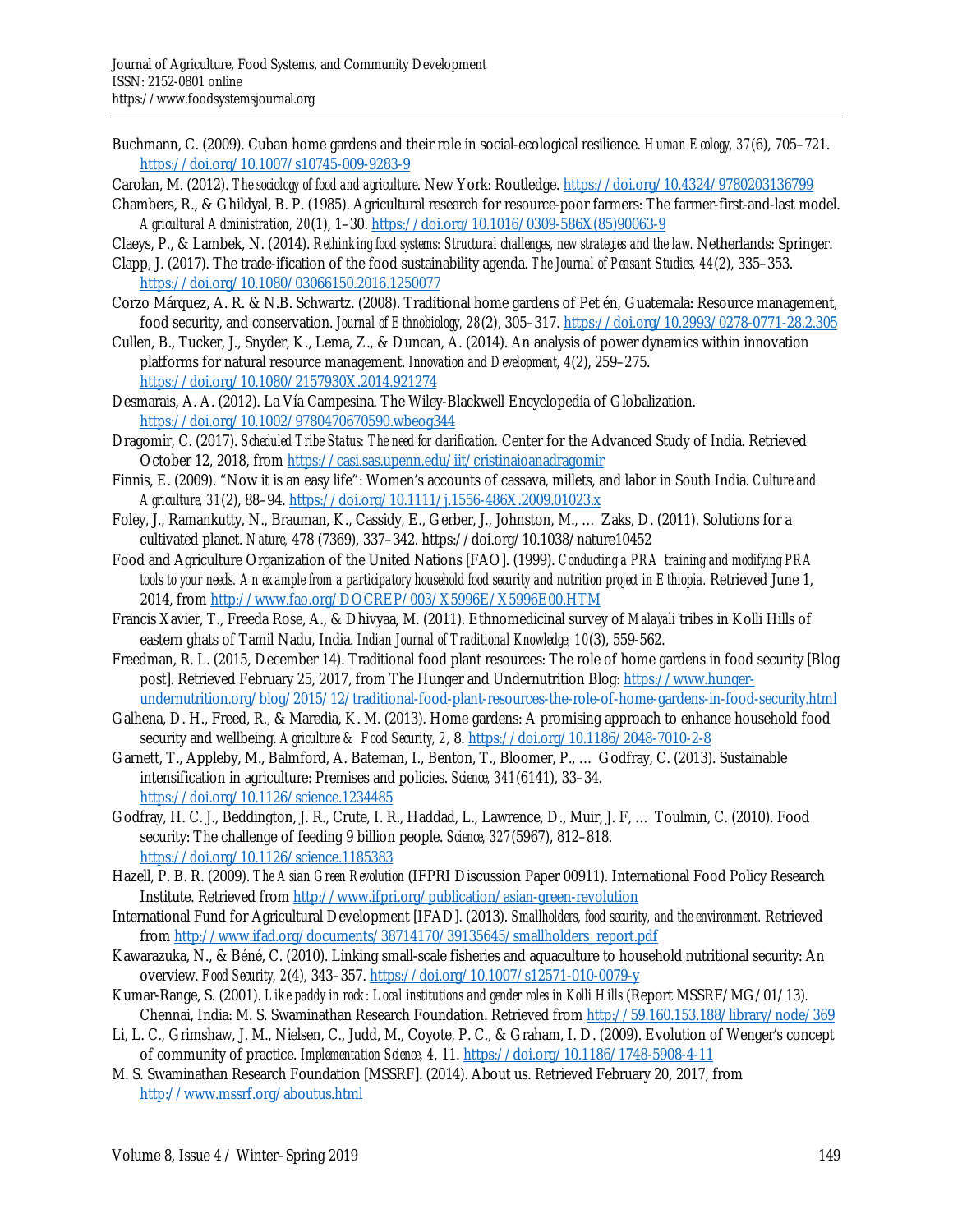Marsh, R. (1998). Building on traditional gardening to improve household food security. *Food, Nutrition and Agriculture, 22,* 4–14. http://www.fao.org/docrep/X0051T/X0051t00.htm

Miller, B. D., Van Esterik, P., & Van Esterik, J. (2009). *Cultural Anthropology (Second Canadian Edition).* Toronto: Pearson.

- Mitchell, M. (2015, September 30). Empowering rural women with fish farming [Blog post]. Retrieved from https://www.hunger-undernutrition.org/blog/2015/09/index.html
- Mitchell, R., & Hanstad, T. (2004). *Small homegarden plots and sustainable livelihoods for the poor* (LSP Working Paper 11). Rome: Food and Agriculture Program of the United Nations. Retrieved from http://www.fao.org/docrep/007/j2545e/j2545e00.htm
- Mwanja, W. W., & Nyandat, B. (2013). Challenges and issues facing small-scale aquaculture producers: Perspectives from Eastern Africa. In M. G. Bondad-Reantaso & R. P. Subasinghe (Eds.), *Enhancing the contribution of small-scale aquaculture to food security, poverty alleviation and socio-economic development* (pp. 143–151). FAO Fisheries and Aquaculture Proceedings No. 31. Rome: FAO.
- Naseer, C. P. (2015). Administration functions of Malayali Tribes in Eastern Ghates of Tamil Nadu. *Historical Research Letter, 25,* 1–2. https://www.iiste.org/Journals/index.php/HRL/index
- Patel, R. (2013). The Long Green Revolution. *Journal of Peasant Studies, 40*(1), 1–63. https://doi.org/10.1080/03066150.2012.719224
- Premat, A. (2009). State power, private plots and the greening of Havana's urban agriculture movement. City and Society, 21(1), 28–57. https://doi.org/10.1111/j.1548-744X.2009.01014.x
- Raghu, P., Swallow, B., Manaloor, V., Kalaiselvan, N., Mahana, R., Arunraj, R., . . . Ndlovu, P. (2013). *Alleviating Poverty*  and Malnutrition in Agro-biodiversity Hotspots: Baseline Report. Joint working paper of the Department of Resource Economics and Environmental Sociology, University of Alberta, and the M.S. Swaminathan Research Foundation (MSSRF). Chennai: MSSRF.
- Scoones, I., & Thompson, J. (1994). *Beyond farmer first: Rural people's knowledge, agricultural research and extension practice.*  London. https://doi.org/10.3362/9781780442372
- Scoones, I., & Thompson, J. (Eds.). (2009). *Farmer first revisited: Innovation for agricultural research and development.* CTA, Institute of Development Studies, & Practical Action.

http://publications.cta.int/en/publications/publication/1520/

- Sekar, K., Murugan, K., Pandikumar, P., Al-Sohaibani, S., & Ignacimuthu, S. (2016). Anticaries potential of ethnomedicinal plants used by *Malayali* tribals from Kolli Hills, India. *Indian Journal of Traditional Knowledge, 15*(1), 109–115.
- Sen, B. (1974). *The Green Revolution in India: A perspective*. New Dehli: Wiley Eastern Private Ltd.
- Shiva, V. (2016a, May 23). Small farmers are foundation to food security, not corporations like Monsanto. Retrieved [from https://www.ecowatch.com/vandana-shiva-small-farmers-are-foundation-to-food-security-not-corpor-](https://www.ecowatch.com/vandana-shiva-small-farmers-are-foundation-to-food-security-not-corpor-1891137782.html)1891137782.html
- Shiva, V. (2016b). *The violence of the Green Revolution: Third world agriculture, ecology, and politics.* Lexington: University Press of Kentucky.
- Singh, R. B. (2000). Environmental consequences of agricultural development: A case study from the Green Revolution state of Haryana, India. *Agriculture, Ecosystems & Environment, 82*(1–3), 97–103. [https://doi.org/10.1016/S0167-8809\(00\)00219-X](https://doi.org/10.1016/S0167-8809(00)00219-X)
- Sinha, R. K. (1997). Embarking on the second green revolution for sustainable agriculture in India: A judicious mix of traditional wisdom and modern knowledge in ecological farming. *Journal of Agricultural and Environmental Ethics, 10*(2), 183–197. https://doi.org/10.1023/A:1007796609378
- Thrupp, L. A. (1989). Legitimizing local knowledge: From displacement to empowerment for third world people. *Agriculture and Human Values, 6*(3), 13–24. https://doi.org/10.1007/BF02217665
- Tilman, D., Balzer, C., Hill, J., & Befort, B. L. (2011). Global food demand and the sustainable intensification of agriculture, *Proceedings of the National Academy of Sciences, 108*(50), 20260-20264. https://doi.org/10.1073/pnas.1116437108
- Torrez, F. (2011). La Via Campesina: Peasant-led agrarian reform and food sovereignty. *Development,* 54(1), 49–54. https://doi.org/10.1057/dev.2010.96